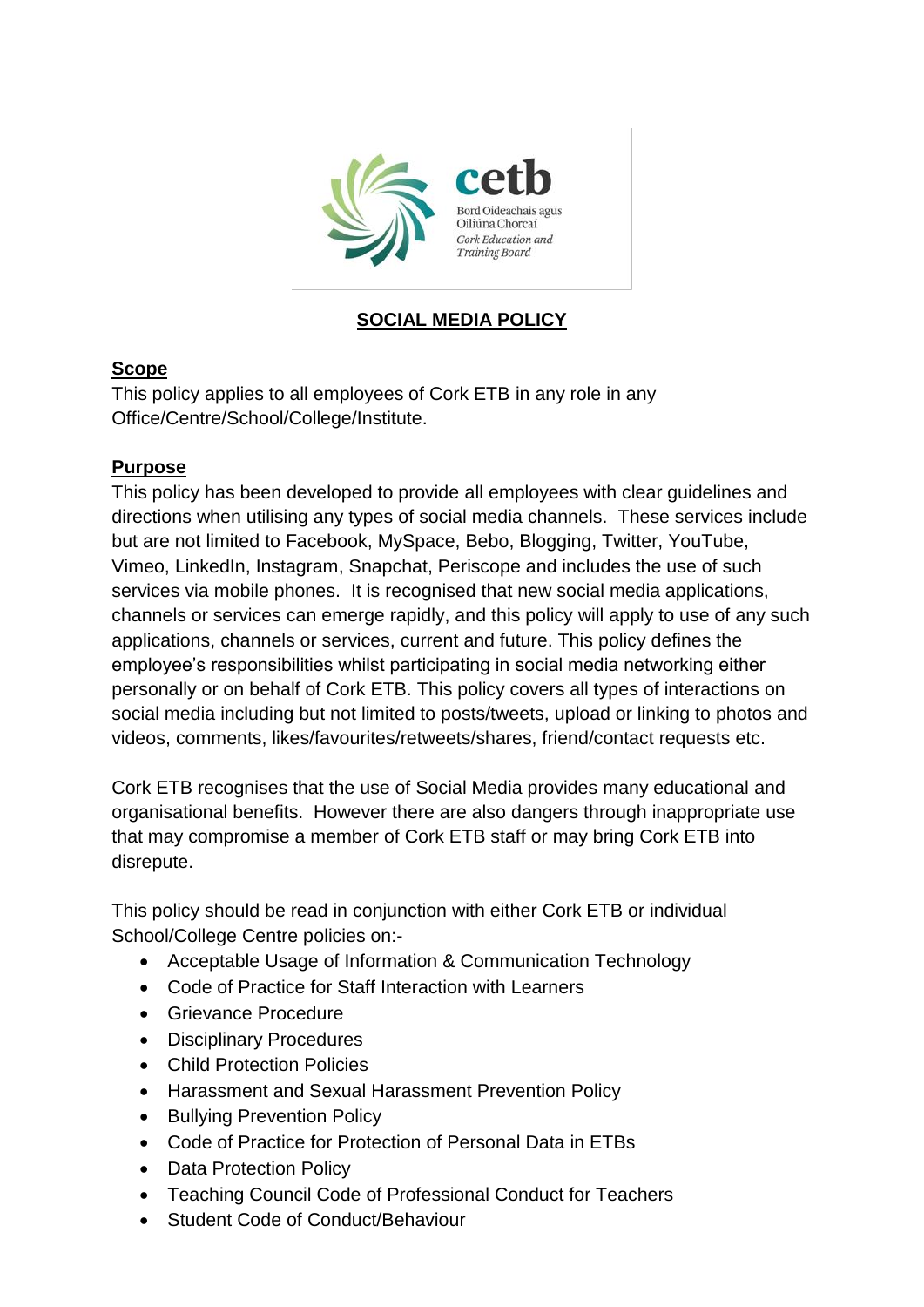# **Guidelines for Professional Use of Social Media**

# **Social Media Account Set-Up**

- Any new accounts in the name of Cork ETB or in the name of an individual school/institute/centre cannot be opened without written prior approval/sign off from senior management (Principal, Coordinator, AEO, APO or similar).
- Each school/centre should maintain a record of usernames and passwords for their social media accounts, whether at Head Office or School/Centre level. Passwords should be changed regularly, and the record updated accordingly. The log should also include a list of approved administrators for the page. At least 2 members of staff should have administrator rights to each official Cork ETB page/identity to allow for situations where an employee may be absent on leave etc.\*
- In setting up new accounts, no personal identifiers should be used; school/centre/organisational email addresses (or other equivalent identifiers) only should be used.\*
- Employees who are responsible for maintaining these accounts, monitoring, answering queries, etc must use the approved administrator identities and should be clearly identifiable as acting on behalf of the organisation.
- New social media accounts/channels should be notified to the Corporate Services department on set-up.
- Facebook pages for schools/institutes/centre should only be set up as organisation/business pages rather than personal pages i.e. pages that a Facebook user 'likes' rather than 'adds as a friend'.<sup>\*</sup>
- Under no circumstances should a fake profile that impersonates another member of a Cork ETB school/centre/institute be created.

\* It may not be possible to set up some social media pages, e.g. Facebook pages, without linking to a personal account login. In such situations, more than one person should be set up with full access and administrative rights to the page. Where a business page is only accessible via a personal login, there is no requirement for the passwords to be shared for personal privacy reasons.

The following conditions must be adhered to at all times when utilising social media

- 'Groups' should be used when collaborating on Facebook as membership can be strictly controlled and users do not have to be friends of other users or the group's creator.
- Staff should only comment on matters for which they have appropriate expertise. If there is any doubt about content/comments to be contributed, the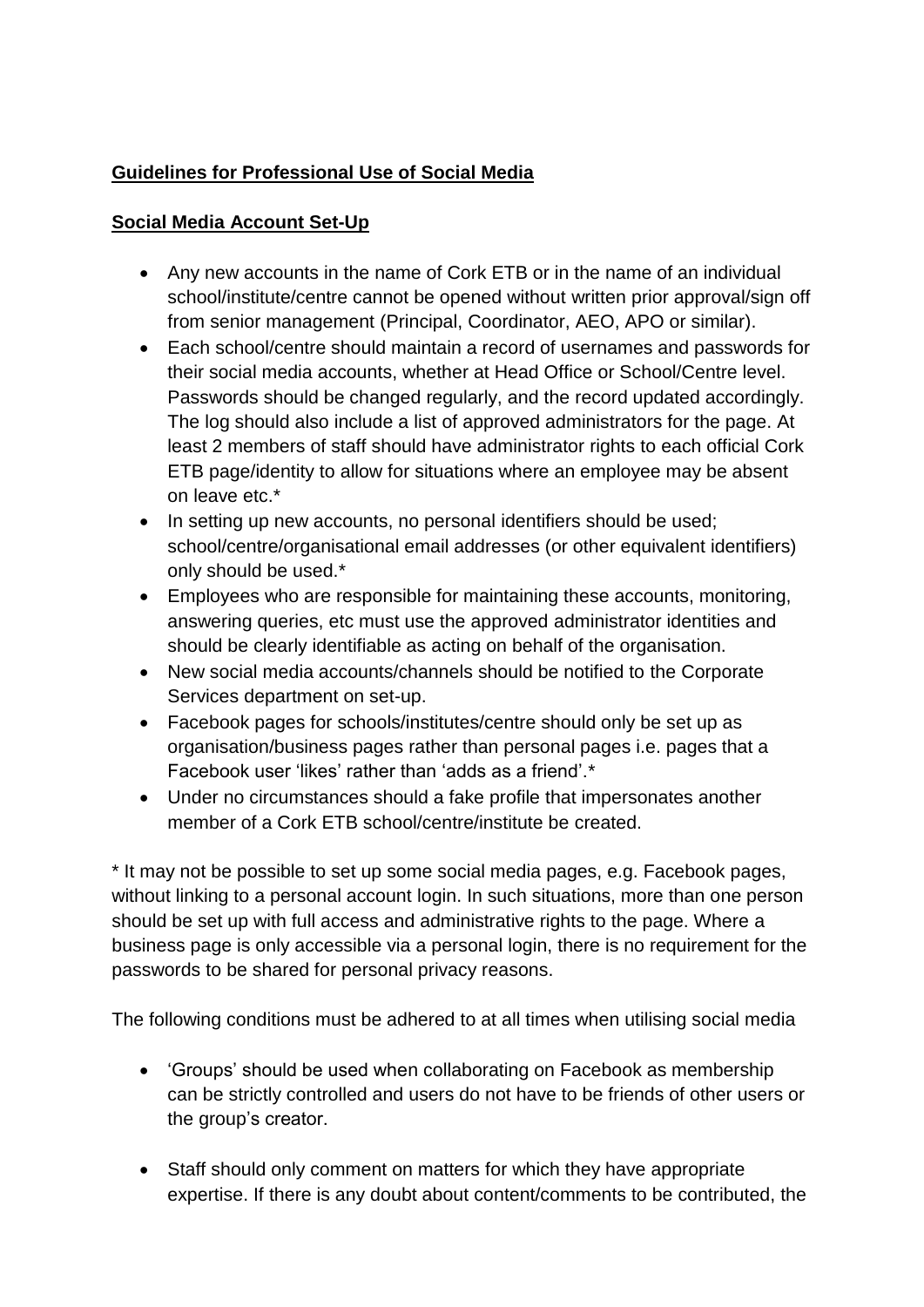employee's line managers should be consulted before any changes/comments are made.

- Staff should be polite and respectful at all times to every category of recipient.
- Staff should never post or send defamatory, foul, sarcastic or offensive comments or photographs, videos or other digital material which could be considered in breach of the Cork ETB Policy and Procedure and/or which may compromise a member of staff or impact negatively on Cork ETB.
- Staff should never forward, share or 'like' content that is likely to cause offence or hurt to a third party.
- Staff should never disclose or publish confidential or personal information of Cork ETB staff, students etc. online unless it is in line with the policies of the school/centre/institute and Cork ETB.
- Staff should be aware of the digital footprint and remember that comments, posts and/or images may remain permanently online and available for others to see.
- Cork ETB policies and practices should not be discussed or shared.
- Branding on social media channels or sites should incorporate Cork ETB branding, e.g. use of the Cork ETB logo alongside the school/centre logo.
- Users should not use social media so as to contravene Irish, European or international law, Staff should pay strict attention to licensing agreements, intellectual property rights and copyright laws and abide by same at all times.
- Any reference to private social media details should not be added to a Cork ETB email signature and vice versa.
- Staff should never post a comment about Cork ETB that implies to represent the views of Cork ETB or an individual school/centre/institute unless approved by the relevant Principal/Manager/Director or the CEO.
- Staff are expected to exercise sound judgement and maintain the highest professional standards while using Social Media within Cork ETB.
- Misuse, abuse or inappropriate use or any form of Harassment/Sexual Harassment or Bullying via social media will not be tolerated and may lead to disciplinary action including suspension and dismissal as provided for in the Cork ETB Disciplinary policy and/or relevant Circular Letters.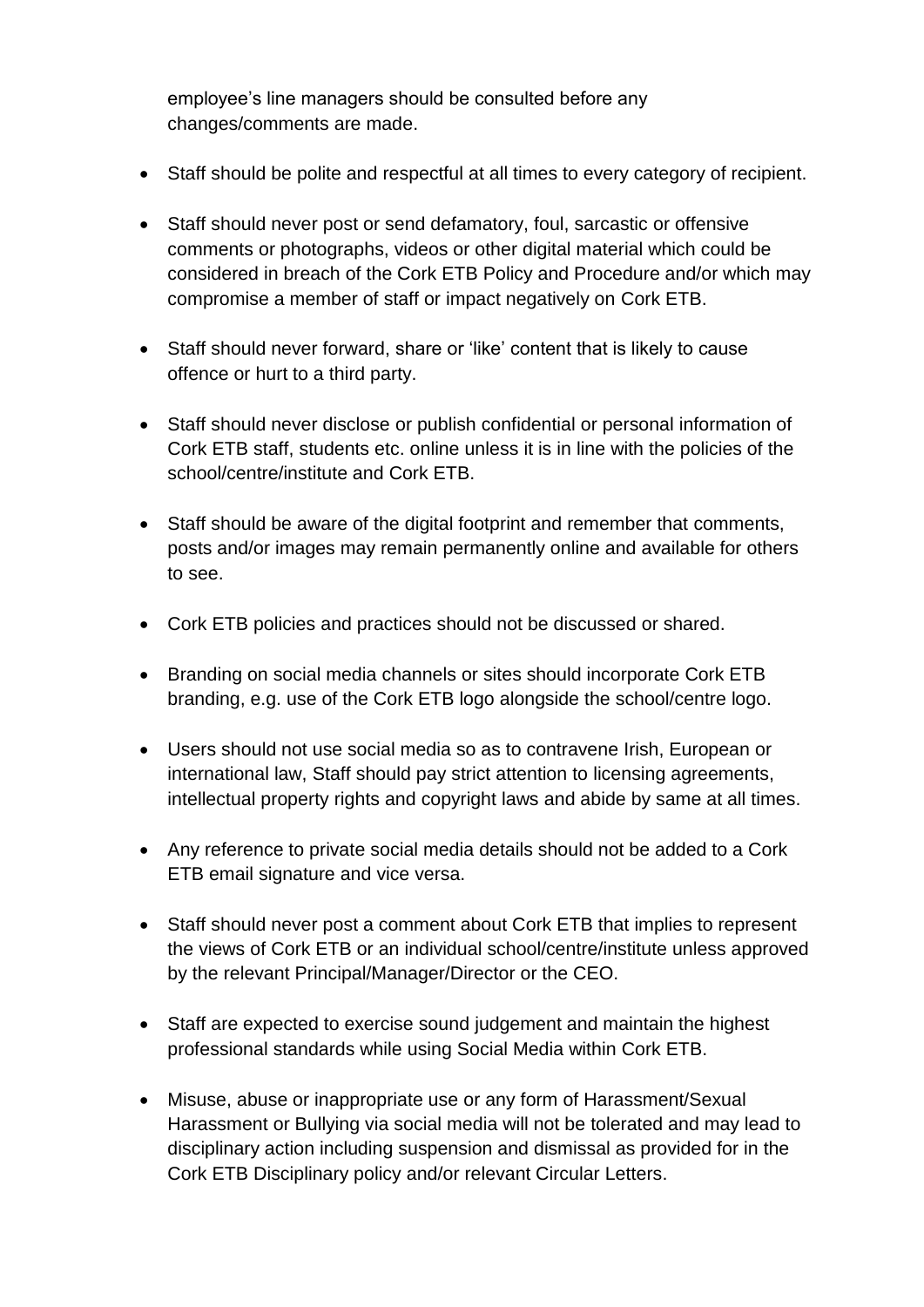## **Personal Use of Social Media**

The personal use of social media sites regarding personal matters which do not identify the user as an employee of Cork ETB will generally not fall under the remit of this policy. However, this policy will apply in the following circumstances:

- Where an employee identifies him/herself on a personal account as an employee of Cork ETB
- Where an employee comments on or discusses any business or services of Cork ETB
- Where an employee enters a discussion with a fellow colleague through social media in respect of colleagues, Cork ETB staff or stakeholders which may be considered to be offensive or inappropriate

If you choose to identify yourself as a Cork ETB employee on social media profiles, or in your commentary/participation in social media sites in a personal capacity, it is important to be aware of the nature of your comments/participation and the potential consequences. Data protection, privacy requirements, defamation law etc all still apply when you are online. It is likely that your personal and professional profiles may overlap at times, and colleagues and learners may have access to content you post. Be aware that information that you may intend only for viewing by friends and family may be forwarded on/shared very easily. Once published online, information is, to all intents and purposes "permanent", despite efforts to remove it/anonymise it at a later point. Therefore, it is important to remember that how you conduct yourself online in your personal capacity may reflect on your professionalism and your employment.

Individuals should consider if it is appropriate, especially if they are easily or reasonably identifiable as an ETB employee, to identify in their profile that their private use of social media is personal and unrelated to their employment by use of statements such as "The views here are my personal opinions" "Views strictly personal" "Personal account" or similar.

Staff using social media sites in their personal capacity should decline/refuse "friend", "link", "follower" or other "connection" requests from learners and trainees. Personal email addresses should not be provided to learners and trainees, and emails should not be sent to/replied to learners and trainees from a personal email address. Where staff do not have an official Cork ETB email address and have an alternative email address they use for work purposes, e.g. to accept work assignment submissions, such email addresses should be maintained separately to their own personal email addresses.

Teachers' personal use is also governed by the Teaching Council 'Code of Professional Conduct' paragraphs: 3.3.6 -3.3.9 *(See Appendix 1).*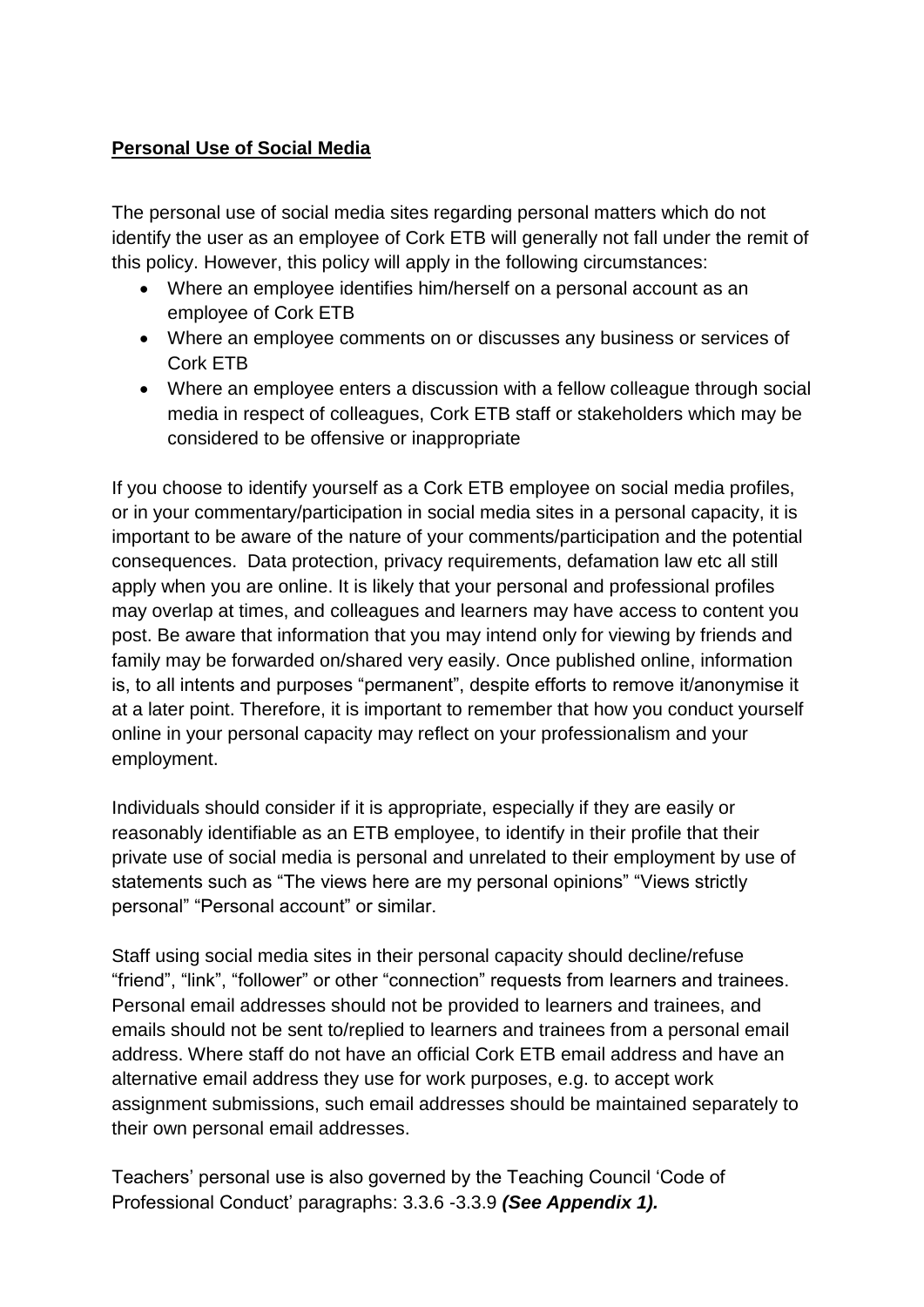Cork ETB reserves the right to restrict access to social media sites during working hours and any access to social media websites should fall within the parameters of the Cork ETB and/or individual school/centre/institute ICT Acceptable Use Policy. Cork ETB also reserves the right to monitor employee's internet usage and/or examine the logs of web browsing to ensure that employees are not excessively viewing websites that are not work-related and/or not acting in a manner that would result in violation of this policy or other policies.

# **Public Access to Cork ETB websites and social media**

Cork ETB websites and social media accounts will not allow the following forms of content:-

- Profane language or content
- Comments not specifically related to the particular social medium article being commented upon
- Comments in support of or opposition to political campaigns or ballot processes
- Comments relating to the conduct or encouragement of illegal activity
- Sexual Content or links to sexual content
- Content that promotes, fosters or disseminates discrimination in violation of the Equal Status Act 2000-2011 and the Employment Equality Act 1998-2011 in the areas of:
	- o Gender
	- o Marital Status
	- o Family Status
	- o Sexual Orientation
	- o Religion
	- o Age
	- o Disability
	- o Race
	- o Membership of Traveller Community

### **Breaches of this Policy**

Breaches of this policy may result in personal liability of users and/or vicarious liability on behalf of Cork ETB under many enactments and policies including, but not limited to the following:-

- Employment Equality Act 1998
- Equal Status Act 2000
- Data Protection Act 1988 & 2003
- Freedom of Information Act 1997
- The Companies Acts 1963-2001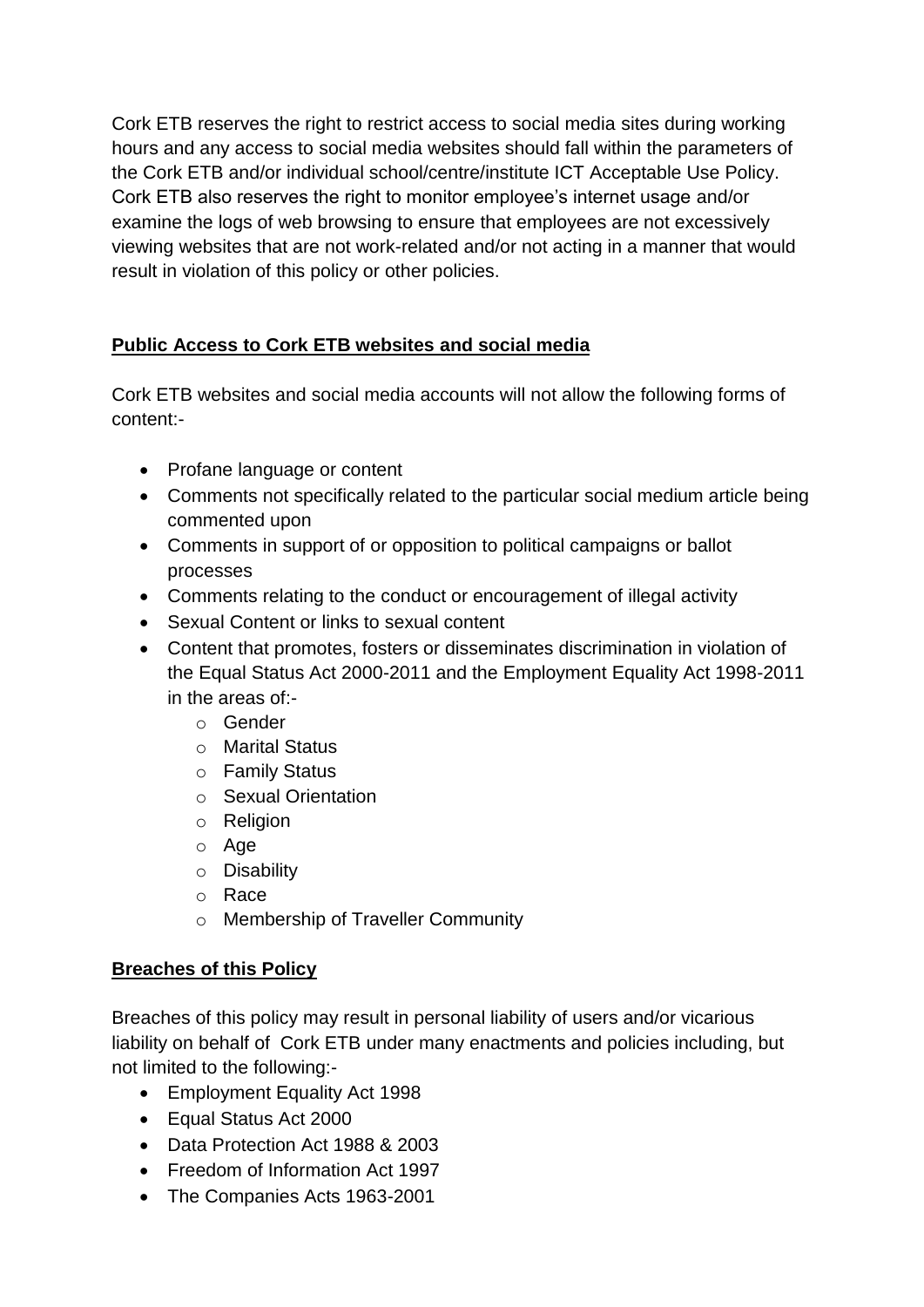- Copyright and Related Rights Act 2000
- Child Trafficking and Pornography Act 1990
- Cork ETB Bullying Prevention Policy
- Cork ETB Harassment/Sexual Harassment Prevention Policy
- Cork ETB Grievance Procedure

If any employee is notified of or concerned about misuse of social media, e.g. an abusive or offensive post, profile, page or comment relating to a Cork ETB employee or service, he/she should report it to their line manager immediately. All employees are encouraged to be proactive in this regard. The line manager should have the post reviewed and a record taken of the comment, e.g. a screenshot, and where possible or appropriate, the post should be reported as abuse with the relevant site's existing reporting process. The line manager should also report the post to Cork ETB's IT Manager and/or HR Manager as appropriate, depending on the nature of the issue.

Cork ETB reserves the right to remove or require to be removed any content which is deemed by Cork ETB to be in breach of this policy and/or disable user access. Cork ETB also reserves the right to initiate disciplinary procedures where appropriate in relation to the misuse of social media.

Cork ETB will make every reasonable effort to have inappropriate content removed, however for 3<sup>rd</sup> party sites, it has no control over the functionality of or data stored on these sites and therefore may be unable to ensure removal.

Any misuse of this social media may lead to either suspension or withdrawal of access to the web and, if appropriate, action may be taken under the disciplinary procedure.

### **Employee Use of Personal Equipment for Business Use.**

It is recognised that employees may use their personal devices for business use from time to time, e.g. smartphones, tablets, storage devices, laptops etc. In situations where employees are accessing Cork ETB social media accounts through personal devices, they must ensure that their privacy settings are appropriate to such business use, and that such devices are password protected with appropriate lock settings.

### **Recruitment and Social Media**

In line with Cork ETB Equal Opportunities Policy HR will not, at any stage of the recruitment process, conduct searches on prospective employees or candidates on social networking websites, other than on professional networking sites.